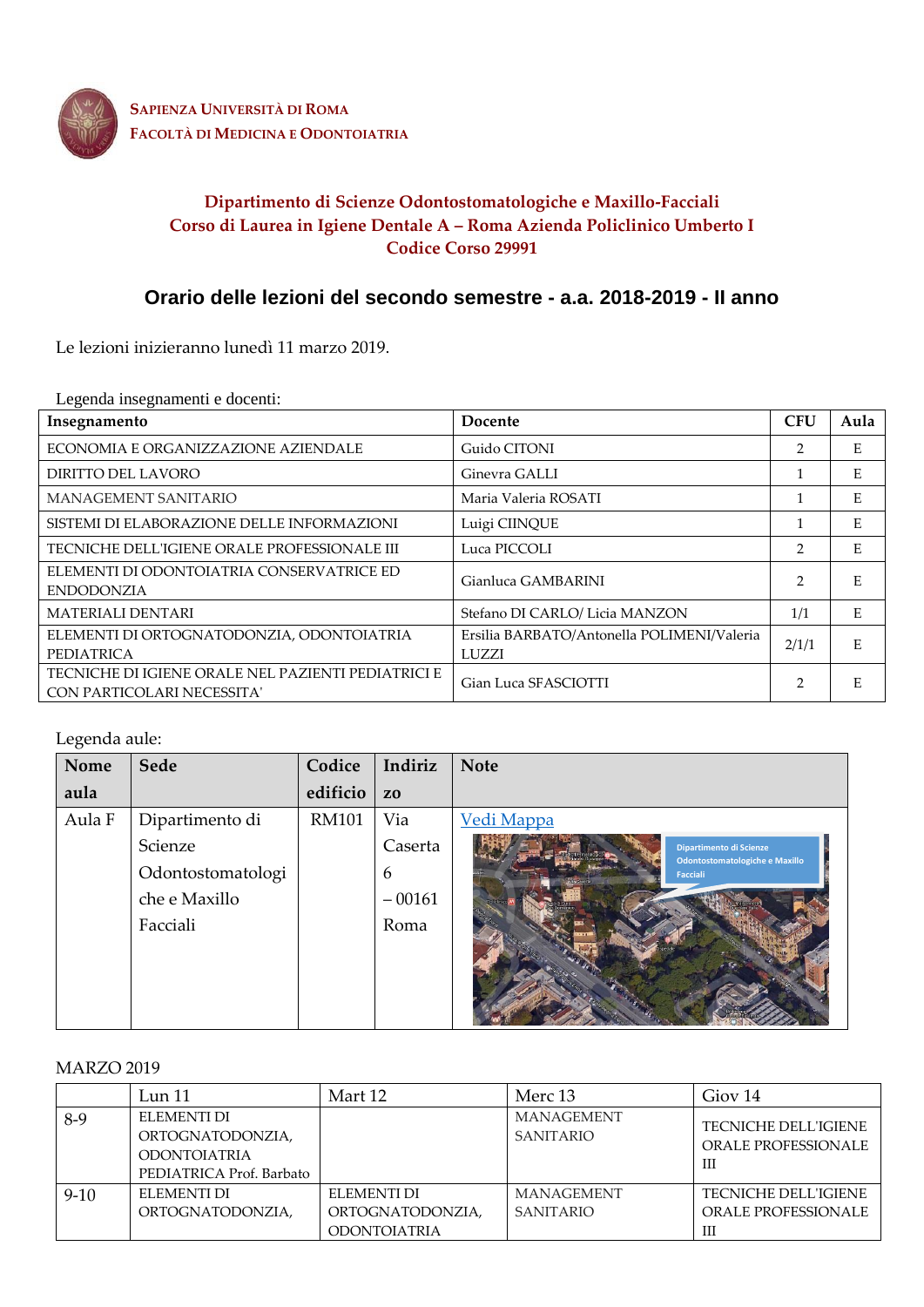|           | <b>ODONTOIATRIA</b>      | PEDIATRICA Prof.        |                         |                             |
|-----------|--------------------------|-------------------------|-------------------------|-----------------------------|
|           | PEDIATRICA Prof. Barbato | Polimeni - Prof. Luzzi  |                         |                             |
| $10 - 11$ | ELEMENTI DI              | ELEMENTI DI             | <b>ELEMENTI DI</b>      |                             |
|           | ORTOGNATODONZIA,         | ORTOGNATODONZIA.        | <b>ODONTOIATRIA</b>     | <b>TECNICHE DELL'IGIENE</b> |
|           | <b>ODONTOIATRIA</b>      | <b>ODONTOIATRIA</b>     | <b>CONSERVATRICE ED</b> | <b>ORALE PROFESSIONALE</b>  |
|           | PEDIATRICA Prof. Barbato | PEDIATRICA Prof.        | <b>ENDODONZIA</b>       | Ш                           |
|           |                          | Polimeni – Prof. Luzzi  |                         |                             |
| $11 - 12$ | <b>MATERIALI DENTARI</b> | <b>ELEMENTI DI</b>      | <b>ELEMENTI DI</b>      | <b>MANAGEMENT</b>           |
|           |                          | <b>ODONTOIATRIA</b>     | <b>ODONTOIATRIA</b>     | <b>SANITARIO</b>            |
|           |                          | <b>CONSERVATRICE ED</b> | <b>CONSERVATRICE ED</b> |                             |
|           |                          | <b>ENDODONZIA</b>       | <b>ENDODONZIA</b>       |                             |
| $12 - 13$ | <b>MATERIALI DENTARI</b> | ELEMENTI DI             | ELEMENTI DI             | <b>ECONOMIA E</b>           |
|           |                          | <b>ODONTOIATRIA</b>     | <b>ODONTOIATRIA</b>     | ORGANIZZAZIONE              |
|           |                          | <b>CONSERVATRICE ED</b> | <b>CONSERVATRICE ED</b> | <b>AZIENDALE</b>            |
|           |                          | <b>ENDODONZIA</b>       | <b>ENDODONZIA</b>       |                             |
| 13-14     | DIRITTO DEL LAVORO       | ELEMENTI DI             | DIRITTO DEL LAVORO      | <b>ECONOMIA E</b>           |
|           |                          | <b>ODONTOIATRIA</b>     |                         | ORGANIZZAZIONE              |
|           |                          | <b>CONSERVATRICE ED</b> |                         | <b>AZIENDALE</b>            |
|           |                          | <b>ENDODONZIA</b>       |                         |                             |
| 14-15     | DIRITTO DEL LAVORO       |                         | DIRITTO DEL LAVORO      | <b>ECONOMIA E</b>           |
|           |                          |                         |                         | ORGANIZZAZIONE              |
|           |                          |                         |                         | <b>AZIENDALE</b>            |
| $15-16$   |                          |                         |                         |                             |
| $16-17$   |                          |                         |                         |                             |
| 17-18     |                          |                         |                         |                             |

#### MARZO 2019

|           | Lun 18                                                                                                      | Mart 19                                                                                                     | Merc 20                                                                                   | Giov <sub>21</sub>                                                                               |
|-----------|-------------------------------------------------------------------------------------------------------------|-------------------------------------------------------------------------------------------------------------|-------------------------------------------------------------------------------------------|--------------------------------------------------------------------------------------------------|
| $8-9$     | <b>ELEMENTI DI</b><br>ORTOGNATODONZIA,<br><b>ODONTOIATRIA</b><br>PEDIATRICA Prof. Barbato                   | <b>ELEMENTI DI</b><br>ORTOGNATODONZIA,<br><b>ODONTOIATRIA</b><br>PEDIATRICA Prof.<br>Polimeni – Prof. Luzzi | <b>MANAGEMENT</b><br><b>SANITARIO</b>                                                     | <b>MATERIALI DENTARI</b>                                                                         |
| $9 - 10$  | <b>ELEMENTI DI</b><br>ORTOGNATODONZIA,<br><b>ODONTOIATRIA</b><br>PEDIATRICA Prof. Barbato                   | <b>ELEMENTI DI</b><br>ORTOGNATODONZIA,<br><b>ODONTOIATRIA</b><br>PEDIATRICA Prof.<br>Polimeni - Prof. Luzzi | <b>MANAGEMENT</b><br><b>SANITARIO</b>                                                     | MATERIALI DENTARI                                                                                |
| $10-11$   | <b>ELEMENTI DI</b><br>ORTOGNATODONZIA,<br><b>ODONTOIATRIA</b><br>PEDIATRICA Prof. Barbato                   | DIRITTO DEL LAVORO                                                                                          | <b>ELEMENTI DI</b><br><b>ODONTOIATRIA</b><br><b>CONSERVATRICE ED</b><br><b>ENDODONZIA</b> | <b>MATERIALI DENTARI</b>                                                                         |
| $11 - 12$ | <b>ELEMENTI DI</b><br>ORTOGNATODONZIA,<br><b>ODONTOIATRIA</b><br>PEDIATRICA Prof.<br>Polimeni - Prof. Luzzi | DIRITTO DEL LAVORO                                                                                          | <b>ELEMENTI DI</b><br><b>ODONTOIATRIA</b><br><b>CONSERVATRICE ED</b><br><b>ENDODONZIA</b> | TECNICHE DI IGIENE<br>ORALE NEL PAZIENTI<br>PEDIATRICI E CON<br><b>PARTICOLARI</b><br>NECESSITA' |
| $12 - 13$ | <b>ELEMENTI DI</b><br>ORTOGNATODONZIA,<br><b>ODONTOIATRIA</b><br>PEDIATRICA Prof.<br>Polimeni - Prof. Luzzi | <b>ECONOMIA E</b><br>ORGANIZZAZIONE<br><b>AZIENDALE</b>                                                     | SISTEMI DI<br><b>ELABORAZIONE DELLE</b><br><b>INFORMAZIONI</b>                            | <b>TECNICHE DI IGIENE</b><br>ORALE NEL PAZIENTI<br>PEDIATRICI E CON<br>PARTICOLARI<br>NECESSITA' |
| 13-14     |                                                                                                             | <b>ECONOMIA E</b><br>ORGANIZZAZIONE<br><b>AZIENDALE</b>                                                     | <b>SISTEMI DI</b><br><b>ELABORAZIONE DELLE</b><br><b>INFORMAZIONI</b>                     | TECNICHE DI IGIENE<br>ORALE NEL PAZIENTI<br>PEDIATRICI E CON<br>PARTICOLARI<br>NECESSITA'        |
| 14-15     |                                                                                                             |                                                                                                             |                                                                                           |                                                                                                  |
| $15 - 16$ |                                                                                                             |                                                                                                             |                                                                                           |                                                                                                  |
| 16-17     |                                                                                                             |                                                                                                             |                                                                                           |                                                                                                  |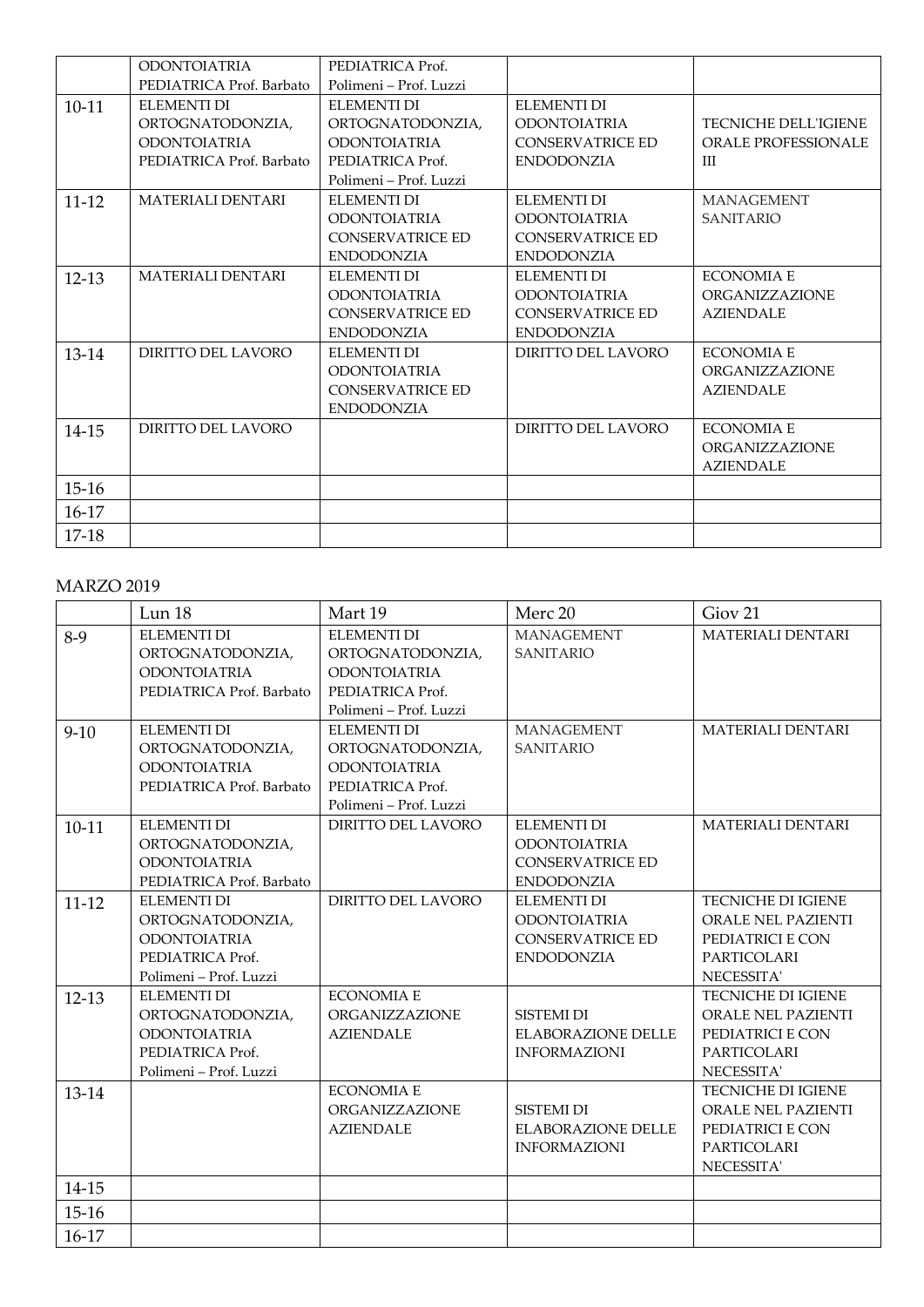### APRILE 2019

|           | Lun <sub>08</sub>      | Mart 09                    | Merc 10                     | Giov <sub>11</sub>       |
|-----------|------------------------|----------------------------|-----------------------------|--------------------------|
| $8-9$     | <b>ELEMENTI DI</b>     |                            | <b>ELEMENTI DI</b>          |                          |
|           | ORTOGNATODONZIA,       | TECNICHE DELL'IGIENE       | ORTOGNATODONZIA,            |                          |
|           | <b>ODONTOIATRIA</b>    | ORALE PROFESSIONALE        | <b>ODONTOIATRIA</b>         |                          |
|           | PEDIATRICA Prof.       | Ш                          | PEDIATRICA Prof.            |                          |
|           | Barbato                |                            | Barbato                     |                          |
| $9-10$    | <b>ELEMENTI DI</b>     |                            | <b>ELEMENTI DI</b>          | TECNICHE DI IGIENE       |
|           | ORTOGNATODONZIA,       | TECNICHE DELL'IGIENE       | ORTOGNATODONZIA,            | ORALE NEL PAZIENTI       |
|           | <b>ODONTOIATRIA</b>    | <b>ORALE PROFESSIONALE</b> | <b>ODONTOIATRIA</b>         | PEDIATRICI E CON         |
|           | PEDIATRICA Prof.       | Ш                          | PEDIATRICA Prof.            | PARTICOLARI              |
|           | Barbato                |                            | Barbato                     | NECESSITA'               |
| $10 - 11$ | <b>ELEMENTI DI</b>     | <b>ECONOMIA E</b>          | <b>ELEMENTI DI</b>          | TECNICHE DI IGIENE       |
|           | ORTOGNATODONZIA,       | ORGANIZZAZIONE             | ORTOGNATODONZIA,            | ORALE NEL PAZIENTI       |
|           | <b>ODONTOIATRIA</b>    | <b>AZIENDALE</b>           | <b>ODONTOIATRIA</b>         | PEDIATRICI E CON         |
|           | PEDIATRICA Prof.       |                            | PEDIATRICA Prof.            | PARTICOLARI              |
|           | Barbato                |                            | Barbato                     | NECESSITA'               |
| $11 - 12$ | <b>ELEMENTI DI</b>     | <b>ECONOMIA E</b>          | <b>SISTEMI DI</b>           | TECNICHE DI IGIENE       |
|           | ORTOGNATODONZIA,       | ORGANIZZAZIONE             | <b>ELABORAZIONE DELLE</b>   | ORALE NEL PAZIENTI       |
|           | <b>ODONTOIATRIA</b>    | <b>AZIENDALE</b>           | <b>INFORMAZIONI</b>         | PEDIATRICI E CON         |
|           | PEDIATRICA Prof.       |                            |                             | PARTICOLARI              |
|           | Polimeni - Prof. Luzzi |                            |                             | NECESSITA'               |
| $12 - 13$ | <b>ELEMENTI DI</b>     | <b>ECONOMIA E</b>          |                             | <b>MATERIALI DENTARI</b> |
|           | ORTOGNATODONZIA,       | ORGANIZZAZIONE             | <b>TECNICHE DELL'IGIENE</b> |                          |
|           | <b>ODONTOIATRIA</b>    | <b>AZIENDALE</b>           | ORALE PROFESSIONALE         |                          |
|           | PEDIATRICA Prof.       |                            | Ш                           |                          |
|           | Polimeni - Prof. Luzzi |                            |                             |                          |
| 13-14     | DIRITTO DEL LAVORO     | <b>MANAGEMENT</b>          | TECNICHE DELL'IGIENE        | <b>MATERIALI DENTARI</b> |
|           |                        | <b>SANITARIO</b>           | <b>ORALE PROFESSIONALE</b>  |                          |
|           |                        |                            | Ш                           |                          |
| 14-15     | DIRITTO DEL LAVORO     | <b>MANAGEMENT</b>          | TECNICHE DELL'IGIENE        | <b>MATERIALI DENTARI</b> |
|           |                        | <b>SANITARIO</b>           | <b>ORALE PROFESSIONALE</b>  |                          |
|           |                        |                            | Ш                           |                          |
| $15 - 16$ |                        |                            |                             |                          |
| $16-17$   |                        |                            |                             |                          |
| $17 - 18$ |                        |                            |                             |                          |

# APRILE

|           | Lun <sub>15</sub>      | Mart 16                 | Merc 17                     | Giov <sub>18</sub> |
|-----------|------------------------|-------------------------|-----------------------------|--------------------|
| $8-9$     | <b>ELEMENTI DI</b>     | ELEMENTI DI             | <b>MATERIALI DENTARI</b>    |                    |
|           | ORTOGNATODONZIA,       | ORTOGNATODONZIA,        |                             |                    |
|           | <b>ODONTOIATRIA</b>    | <b>ODONTOIATRIA</b>     |                             |                    |
|           | PEDIATRICA Prof.       | PEDIATRICA Prof.        |                             |                    |
|           | <b>Barbato</b>         | Polimeni – Prof. Luzzi  |                             |                    |
| $9-10$    | ELEMENTI DI            | ELEMENTI DI             | <b>MATERIALI DENTARI</b>    |                    |
|           | ORTOGNATODONZIA,       | ORTOGNATODONZIA,        |                             |                    |
|           | <b>ODONTOIATRIA</b>    | <b>ODONTOIATRIA</b>     |                             |                    |
|           | PEDIATRICA Prof.       | PEDIATRICA Prof.        |                             |                    |
|           | Barbato                | Polimeni – Prof. Luzzi  |                             |                    |
| $10-11$   | ELEMENTI DI            | <b>ELEMENTI DI</b>      |                             |                    |
|           | ORTOGNATODONZIA,       | <b>ODONTOIATRIA</b>     | <b>TECNICHE DELL'IGIENE</b> |                    |
|           | <b>ODONTOIATRIA</b>    | <b>CONSERVATRICE ED</b> | <b>ORALE PROFESSIONALE</b>  |                    |
|           | PEDIATRICA Prof.       | <b>ENDODONZIA</b>       | ΠI                          |                    |
|           | Barbato                |                         |                             |                    |
| $11 - 12$ | ELEMENTI DI            | <b>ELEMENTI DI</b>      |                             |                    |
|           | ORTOGNATODONZIA,       | <b>ODONTOIATRIA</b>     | <b>TECNICHE DELL'IGIENE</b> |                    |
|           | <b>ODONTOIATRIA</b>    | <b>CONSERVATRICE ED</b> | <b>ORALE PROFESSIONALE</b>  |                    |
|           | PEDIATRICA Prof.       | <b>ENDODONZIA</b>       | Ш                           |                    |
|           | Polimeni – Prof. Luzzi |                         |                             |                    |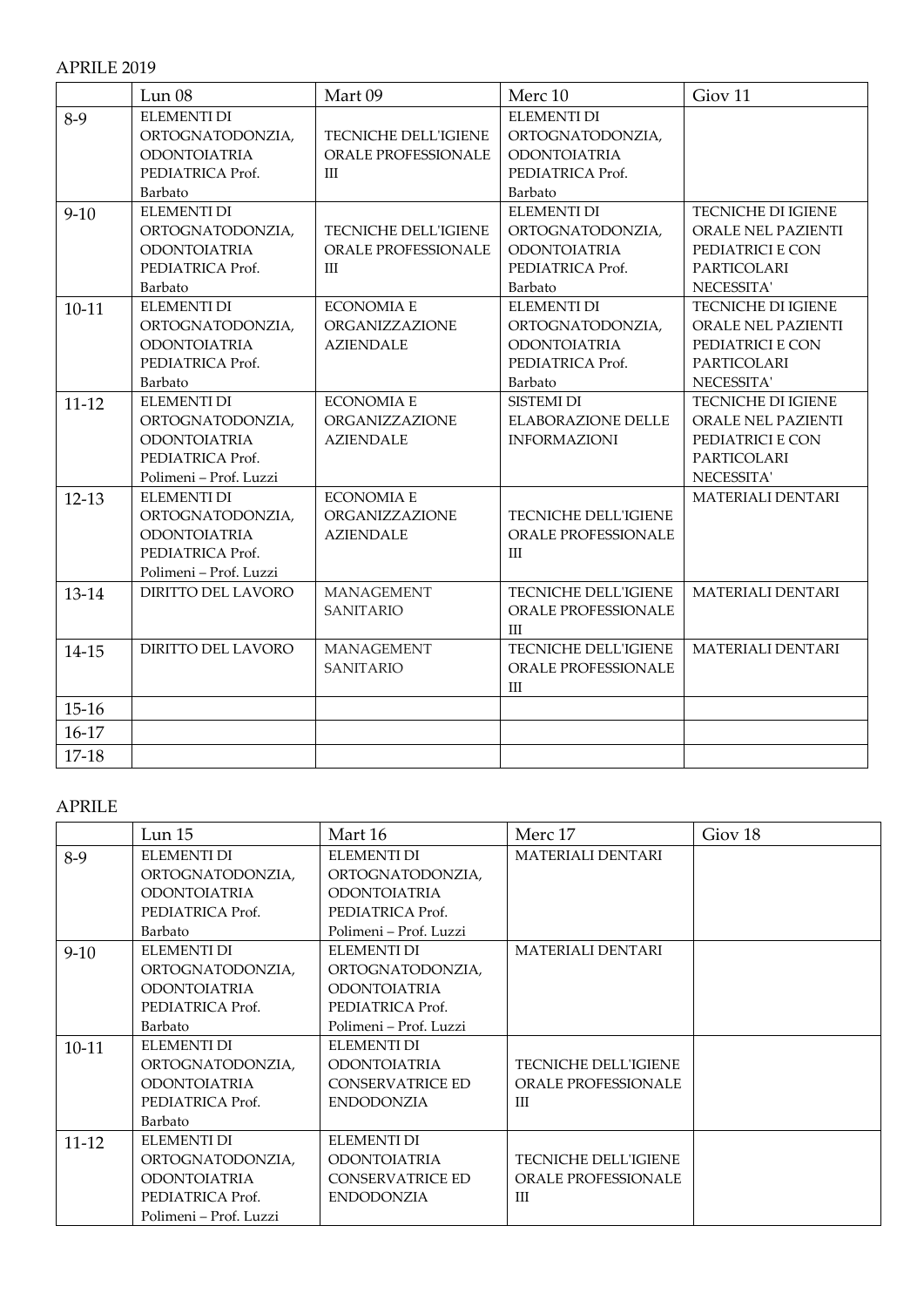| $12 - 13$ | ELEMENTI DI<br>ORTOGNATODONZIA, | ELEMENTI DI<br><b>ODONTOIATRIA</b> | <b>SISTEMI DI</b>   | <b>TECNICHE DI IGIENE</b><br>ORALE NEL PAZIENTI |
|-----------|---------------------------------|------------------------------------|---------------------|-------------------------------------------------|
|           | <b>ODONTOIATRIA</b>             | <b>CONSERVATRICE ED</b>            | ELABORAZIONE DELLE  | PEDIATRICI E CON                                |
|           | PEDIATRICA Prof.                | <b>ENDODONZIA</b>                  | <b>INFORMAZIONI</b> | <b>PARTICOLARI</b>                              |
|           | Polimeni – Prof. Luzzi          |                                    |                     | NECESSITA'                                      |
| 13-14     | DIRITTO DEL LAVORO              | <b>ECONOMIA E</b>                  |                     | <b>TECNICHE DI IGIENE</b>                       |
|           |                                 | <b>ORGANIZZAZIONE</b>              | <b>SISTEMI DI</b>   | ORALE NEL PAZIENTI                              |
|           |                                 | <b>AZIENDALE</b>                   | ELABORAZIONE DELLE  | PEDIATRICI E CON                                |
|           |                                 |                                    | <b>INFORMAZIONI</b> | <b>PARTICOLARI</b>                              |
|           |                                 |                                    |                     | NECESSITA'                                      |
| 14-15     | DIRITTO DEL LAVORO              | <b>ECONOMIA E</b>                  |                     | <b>TECNICHE DI IGIENE</b>                       |
|           |                                 | ORGANIZZAZIONE                     | <b>SISTEMI DI</b>   | ORALE NEL PAZIENTI                              |
|           |                                 | <b>AZIENDALE</b>                   | ELABORAZIONE DELLE  | PEDIATRICI E CON                                |
|           |                                 |                                    | <b>INFORMAZIONI</b> | <b>PARTICOLARI</b>                              |
|           |                                 |                                    |                     | NECESSITA'                                      |
| $15 - 16$ |                                 |                                    |                     |                                                 |
| $16-17$   |                                 |                                    |                     |                                                 |
| 17-18     |                                 |                                    |                     |                                                 |

### MAGGIO 2019

|           | Lun 6                                                                                                       | Mart 7                                                                                    | Merc 8                                                                                                      | Giov <sub>9</sub>                                                                                       |
|-----------|-------------------------------------------------------------------------------------------------------------|-------------------------------------------------------------------------------------------|-------------------------------------------------------------------------------------------------------------|---------------------------------------------------------------------------------------------------------|
| $8-9$     |                                                                                                             | <b>MANAGEMENT</b><br><b>SANITARIO</b>                                                     | <b>TECNICHE DELL'IGIENE</b><br><b>ORALE PROFESSIONALE</b><br>Ш                                              | <b>MATERIALI DENTARI</b>                                                                                |
| $9-10$    |                                                                                                             | <b>MANAGEMENT</b><br><b>SANITARIO</b>                                                     | TECNICHE DELL'IGIENE<br><b>ORALE PROFESSIONALE</b><br>Ш                                                     | MATERIALI DENTARI                                                                                       |
| $10 - 11$ |                                                                                                             |                                                                                           |                                                                                                             | <b>MATERIALI DENTARI</b>                                                                                |
| $11 - 12$ | <b>ELEMENTI DI</b><br>ORTOGNATODONZIA,<br><b>ODONTOIATRIA</b><br>PEDIATRICA Prof.<br>Polimeni – Prof. Luzzi | <b>ELEMENTI DI</b><br><b>ODONTOIATRIA</b><br><b>CONSERVATRICE ED</b><br><b>ENDODONZIA</b> | <b>ELEMENTI DI</b><br>ORTOGNATODONZIA,<br><b>ODONTOIATRIA</b><br>PEDIATRICA Prof.<br>Polimeni – Prof. Luzzi | <b>TECNICHE DI IGIENE</b><br>ORALE NEL PAZIENTI<br>PEDIATRICI E CON<br>PARTICOLARI<br>NECESSITA'        |
| $12 - 13$ | ELEMENTI DI<br>ORTOGNATODONZIA,<br><b>ODONTOIATRIA</b><br>PEDIATRICA Prof.<br>Polimeni – Prof. Luzzi        | <b>ELEMENTI DI</b><br><b>ODONTOIATRIA</b><br><b>CONSERVATRICE ED</b><br><b>ENDODONZIA</b> | <b>ELEMENTI DI</b><br>ORTOGNATODONZIA,<br><b>ODONTOIATRIA</b><br>PEDIATRICA Prof.<br>Polimeni - Prof. Luzzi | <b>TECNICHE DI IGIENE</b><br>ORALE NEL PAZIENTI<br>PEDIATRICI E CON<br><b>PARTICOLARI</b><br>NECESSITA' |
| $13-14$   |                                                                                                             | <b>ELEMENTI DI</b><br><b>ODONTOIATRIA</b><br><b>CONSERVATRICE ED</b><br><b>ENDODONZIA</b> | <b>ELEMENTI DI</b><br><b>ODONTOIATRIA</b><br><b>CONSERVATRICE ED</b><br><b>ENDODONZIA</b>                   | <b>TECNICHE DI IGIENE</b><br>ORALE NEL PAZIENTI<br>PEDIATRICI E CON<br>PARTICOLARI<br>NECESSITA'        |
| 14-15     |                                                                                                             | <b>ECONOMIA E</b><br>ORGANIZZAZIONE<br><b>AZIENDALE</b>                                   |                                                                                                             |                                                                                                         |
| $15 - 16$ |                                                                                                             | <b>ECONOMIA E</b><br>ORGANIZZAZIONE<br><b>AZIENDALE</b>                                   |                                                                                                             |                                                                                                         |
| 16-17     |                                                                                                             |                                                                                           |                                                                                                             |                                                                                                         |
| $17-18$   |                                                                                                             |                                                                                           |                                                                                                             |                                                                                                         |

## MAGGIO 2019

|       | Lun 13              | Mart 14 | Merc 15           | Giov 16                     |
|-------|---------------------|---------|-------------------|-----------------------------|
| $8-9$ | ELEMENTI DI         |         | MATERIALI DENTARI |                             |
|       | ORTOGNATODONZIA,    |         |                   | <b>TECNICHE DELL'IGIENE</b> |
|       | <b>ODONTOJATRIA</b> |         |                   | ORALE PROFESSIONALE         |
|       | PEDIATRICA Prof.    |         |                   | Ш                           |
|       | Barbato             |         |                   |                             |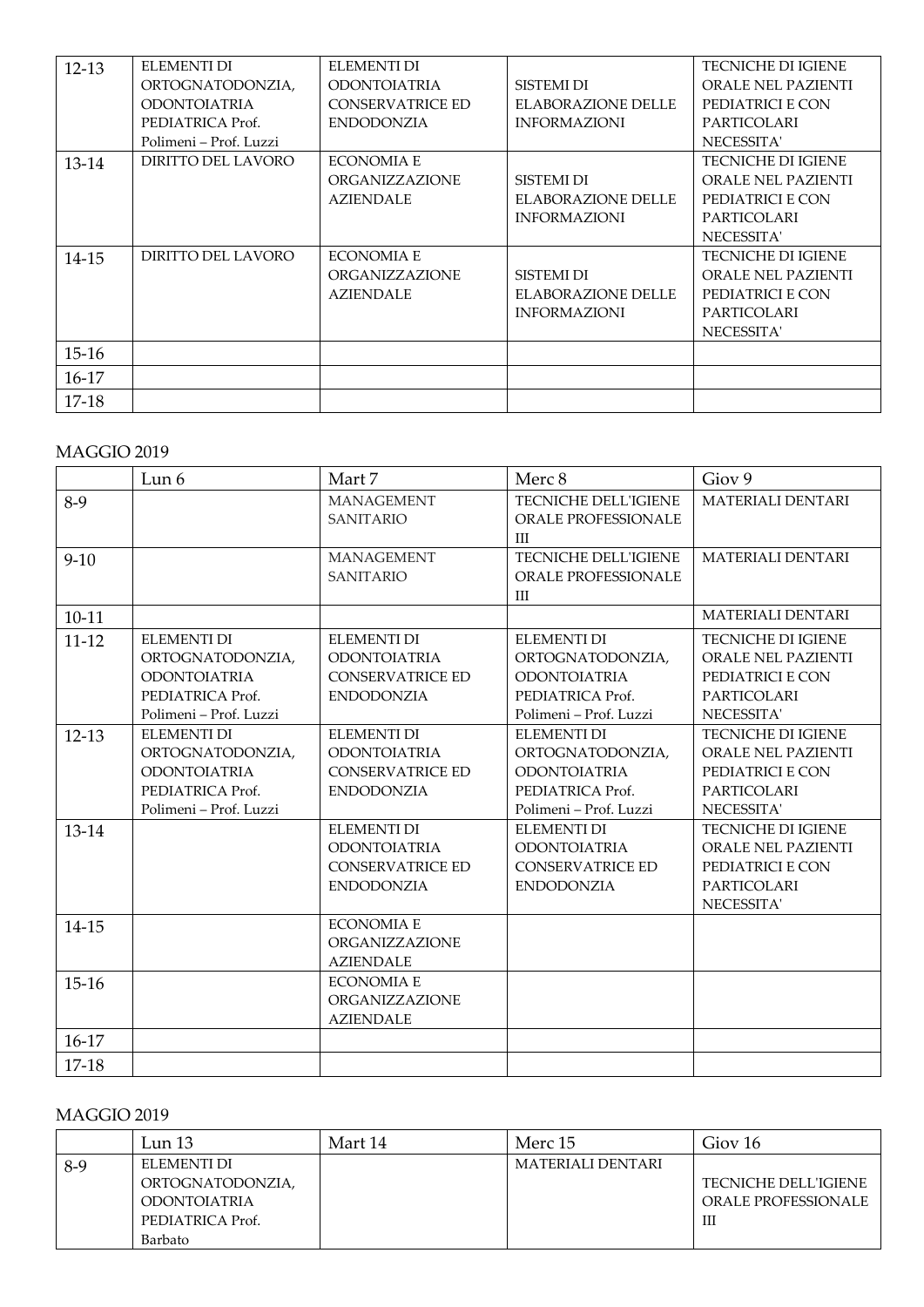| $9-10$    | <b>ELEMENTI DI</b>       | MANAGEMENT              | <b>MATERIALI DENTARI</b>    |                             |
|-----------|--------------------------|-------------------------|-----------------------------|-----------------------------|
|           | ORTOGNATODONZIA,         | <b>SANITARIO</b>        |                             | <b>TECNICHE DELL'IGIENE</b> |
|           | <b>ODONTOIATRIA</b>      |                         |                             | <b>ORALE PROFESSIONALE</b>  |
|           | PEDIATRICA Prof.         |                         |                             | Ш                           |
|           | Barbato                  |                         |                             |                             |
| $10 - 11$ | <b>MATERIALI DENTARI</b> | <b>ELEMENTI DI</b>      |                             | <b>TECNICHE DI IGIENE</b>   |
|           |                          | <b>ODONTOIATRIA</b>     | <b>TECNICHE DELL'IGIENE</b> | <b>ORALE NEL PAZIENTI</b>   |
|           |                          | <b>CONSERVATRICE ED</b> | <b>ORALE PROFESSIONALE</b>  | PEDIATRICI E CON            |
|           |                          | <b>ENDODONZIA</b>       | Ш                           | PARTICOLARI                 |
|           |                          |                         |                             | NECESSITA'                  |
| $11 - 12$ | <b>MATERIALI DENTARI</b> | <b>ELEMENTI DI</b>      |                             | <b>TECNICHE DI IGIENE</b>   |
|           |                          | <b>ODONTOIATRIA</b>     | <b>TECNICHE DELL'IGIENE</b> | ORALE NEL PAZIENTI          |
|           |                          | <b>CONSERVATRICE ED</b> | <b>ORALE PROFESSIONALE</b>  | PEDIATRICI E CON            |
|           |                          | <b>ENDODONZIA</b>       | Ш                           | PARTICOLARI                 |
|           |                          |                         |                             | NECESSITA'                  |
| $12 - 13$ | <b>MATERIALI DENTARI</b> | <b>ELEMENTI DI</b>      | SISTEMI DI                  | <b>TECNICHE DI IGIENE</b>   |
|           |                          | <b>ODONTOIATRIA</b>     | <b>ELABORAZIONE DELLE</b>   | ORALE NEL PAZIENTI          |
|           |                          | <b>CONSERVATRICE ED</b> | <b>INFORMAZIONI</b>         | PEDIATRICI E CON            |
|           |                          | <b>ENDODONZIA</b>       |                             | <b>PARTICOLARI</b>          |
|           |                          |                         |                             | NECESSITA'                  |
| 13-14     |                          |                         | SISTEMI DI                  | <b>ECONOMIA E</b>           |
|           |                          |                         | <b>ELABORAZIONE DELLE</b>   | <b>ORGANIZZAZIONE</b>       |
|           |                          |                         | <b>INFORMAZIONI</b>         | <b>AZIENDALE</b>            |
| 14-15     |                          |                         |                             | <b>ECONOMIA E</b>           |
|           |                          |                         |                             | ORGANIZZAZIONE              |
|           |                          |                         |                             | <b>AZIENDALE</b>            |
| $15-16$   |                          |                         |                             |                             |
| 16-17     |                          |                         |                             |                             |
| $17-18$   |                          |                         |                             |                             |

### MAGGIO 2019

|           | Lun 20                 | Mart 21                 | Merc 22                     | Giov <sub>23</sub>          |
|-----------|------------------------|-------------------------|-----------------------------|-----------------------------|
| $8-9$     | <b>ELEMENTI DI</b>     | <b>ELEMENTI DI</b>      | <b>MATERIALI DENTARI</b>    |                             |
|           | ORTOGNATODONZIA,       | ORTOGNATODONZIA,        |                             | TECNICHE DELL'IGIENE        |
|           | <b>ODONTOIATRIA</b>    | <b>ODONTOIATRIA</b>     |                             | ORALE PROFESSIONALE         |
|           | PEDIATRICA Prof.       | PEDIATRICA Prof.        |                             | Ш                           |
|           | Barbato                | Polimeni – Prof. Luzzi  |                             |                             |
| $9-10$    | <b>ELEMENTI DI</b>     | <b>ELEMENTI DI</b>      | <b>MATERIALI DENTARI</b>    |                             |
|           | ORTOGNATODONZIA,       | ORTOGNATODONZIA,        |                             | <b>TECNICHE DELL'IGIENE</b> |
|           | <b>ODONTOIATRIA</b>    | <b>ODONTOIATRIA</b>     |                             | ORALE PROFESSIONALE         |
|           | PEDIATRICA Prof.       | PEDIATRICA Prof.        |                             | Ш                           |
|           | Barbato                | Polimeni – Prof. Luzzi  |                             |                             |
| $10 - 11$ | ELEMENTI DI            | <b>ELEMENTI DI</b>      |                             | <b>TECNICHE DI IGIENE</b>   |
|           | ORTOGNATODONZIA,       | <b>ODONTOIATRIA</b>     | TECNICHE DELL'IGIENE        | ORALE NEL PAZIENTI          |
|           | <b>ODONTOIATRIA</b>    | <b>CONSERVATRICE ED</b> | <b>ORALE PROFESSIONALE</b>  | PEDIATRICI E CON            |
|           | PEDIATRICA Prof.       | <b>ENDODONZIA</b>       | Ш                           | PARTICOLARI                 |
|           | Barbato                |                         |                             | NECESSITA'                  |
| $11 - 12$ | <b>ELEMENTI DI</b>     | <b>ELEMENTI DI</b>      |                             | <b>TECNICHE DI IGIENE</b>   |
|           | ORTOGNATODONZIA,       | <b>ODONTOIATRIA</b>     | <b>TECNICHE DELL'IGIENE</b> | ORALE NEL PAZIENTI          |
|           | <b>ODONTOIATRIA</b>    | <b>CONSERVATRICE ED</b> | <b>ORALE PROFESSIONALE</b>  | PEDIATRICI E CON            |
|           | PEDIATRICA Prof.       | <b>ENDODONZIA</b>       | Ш                           | <b>PARTICOLARI</b>          |
|           | Polimeni - Prof. Luzzi |                         |                             | NECESSITA'                  |
| $12 - 13$ | <b>ELEMENTI DI</b>     | <b>ECONOMIA E</b>       | <b>SISTEMI DI</b>           | TECNICHE DI IGIENE          |
|           | ORTOGNATODONZIA,       | ORGANIZZAZIONE          | <b>ELABORAZIONE DELLE</b>   | ORALE NEL PAZIENTI          |
|           | <b>ODONTOIATRIA</b>    | <b>AZIENDALE</b>        | <b>INFORMAZIONI</b>         | PEDIATRICI E CON            |
|           | PEDIATRICA Prof.       |                         |                             | PARTICOLARI                 |
|           | Polimeni – Prof. Luzzi |                         |                             | NECESSITA'                  |
| 13-14     |                        | <b>ECONOMIA E</b>       | <b>SISTEMI DI</b>           | <b>ECONOMIA E</b>           |
|           |                        | <b>ORGANIZZAZIONE</b>   | <b>ELABORAZIONE DELLE</b>   | ORGANIZZAZIONE              |
|           |                        | <b>AZIENDALE</b>        | <b>INFORMAZIONI</b>         | <b>AZIENDALE</b>            |